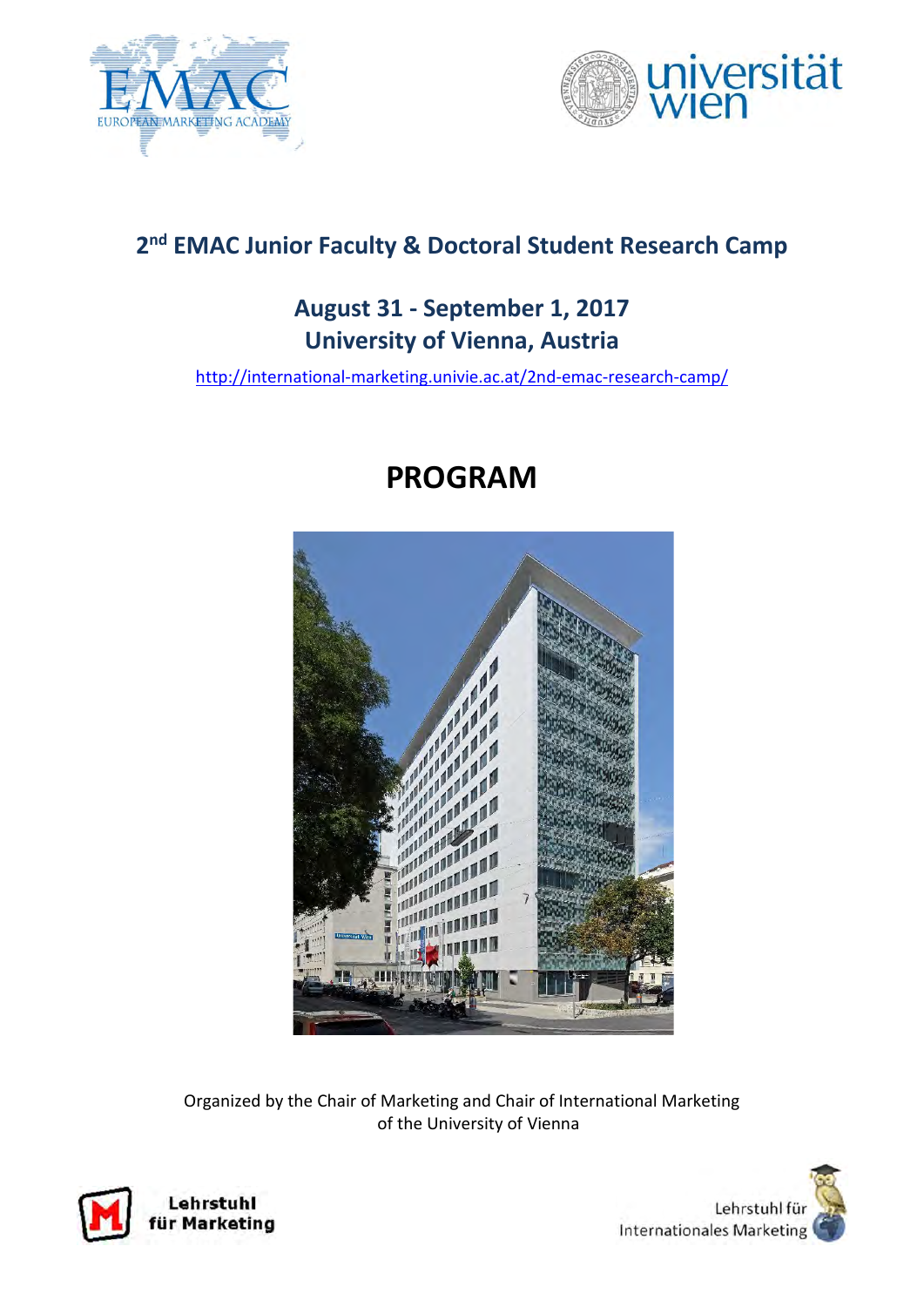# **TABLE OF CONTENTS**

| Content | Page |
|---------|------|
|         |      |
|         |      |
|         |      |
|         |      |
|         |      |
|         |      |
|         |      |
|         |      |
|         |      |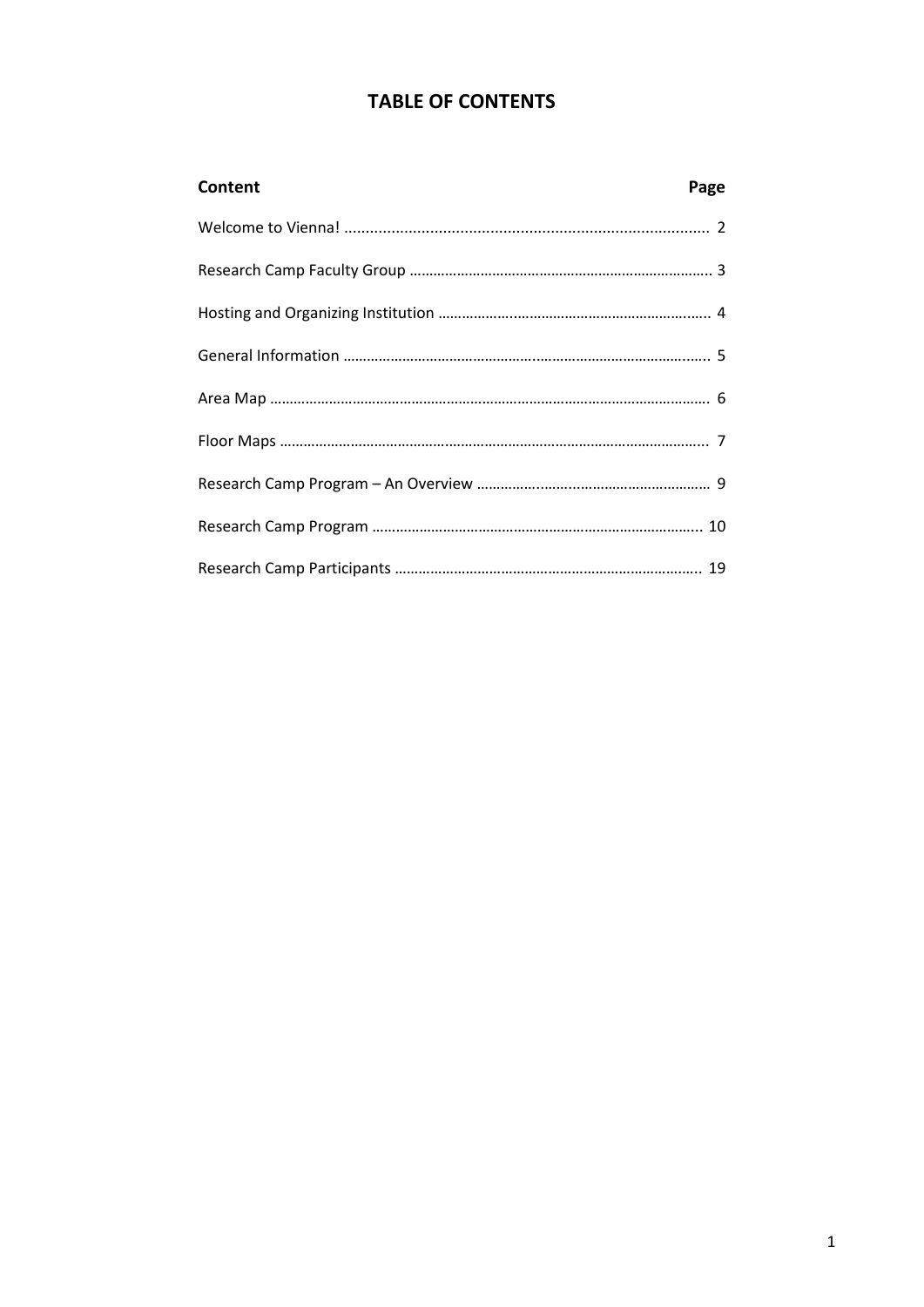## **WELCOME TO VIENNA!**

#### Dear colleagues,

It is a great pleasure to warmly welcome you to Vienna for the 2<sup>nd</sup> EMAC Junior Faculty & Doctoral Student Research Camp! This is an EMAC initiative specifically aimed at supporting young researchers embarking on an academic career in marketing through intensive interaction with experienced EMAC scholars. The University of Vienna and, in particular, the Chairs of Marketing (Prof. DDr. Udo Wagner) and International Marketing (Prof. DDr. Adamantios Diamantopoulos) are both proud and pleased to be hosting this event for the second time.

Over the course of two full days, 20 PhD researchers and junior scholars from 14 countries – selected competitively based on the quality of their research proposals – will present their research projects in 5 thematically-similar sessions and receive constructive advice from internationally-known EMAC researchers who have kindly volunteered their time and expertise as service to the EMAC Community. We thank Prof. Dr. Ajay K. Kohli (Georgia Institute of Technology), Prof. Dr. Vesna Žabkar (University of Lubljana) and our EMAC President, Prof. Dr. Gerrit Van Bruggen (Erasmus University) for joining us as faculty for the Research Camp. We also thank Ms. Judith Ladenstein and Ms. Martina Roth for taking care of all administrative and organizational arrangements and ensuring that everything runs smoothly.

Three plenary sessions – covering topics of direct interest and relevance to developing researchers – are also scheduled to complement the "regular" sessions mentioned above. There will also be a get-together reception at 17:30 on Thursday 31<sup>st</sup> August in the Sky Lounge of the Oskar-Morgenstern-Building (where the Research Camp will take place) which offers magnificent views of Vienna from a panoramic perspective.

Vienna is a great place to work but also a great city to enjoy. This is why we scheduled the Research Camp to end on a Friday, leaving the weekend free. We very much hope that you will use this opportunity to experience the sights, music and gastronomy of the "the Best City in the World to Live" (Global Finance Magazine, 2015)!

We wish you all a very productive and enjoyable stay in Vienna and hope that your participation at the 2<sup>nd</sup> EMAC Research Camp will be a memorable experience.

**Chair of Marketing University of Vienna** 

**Adamantios Diamantopoulos Chair of International Marketing University of Vienna**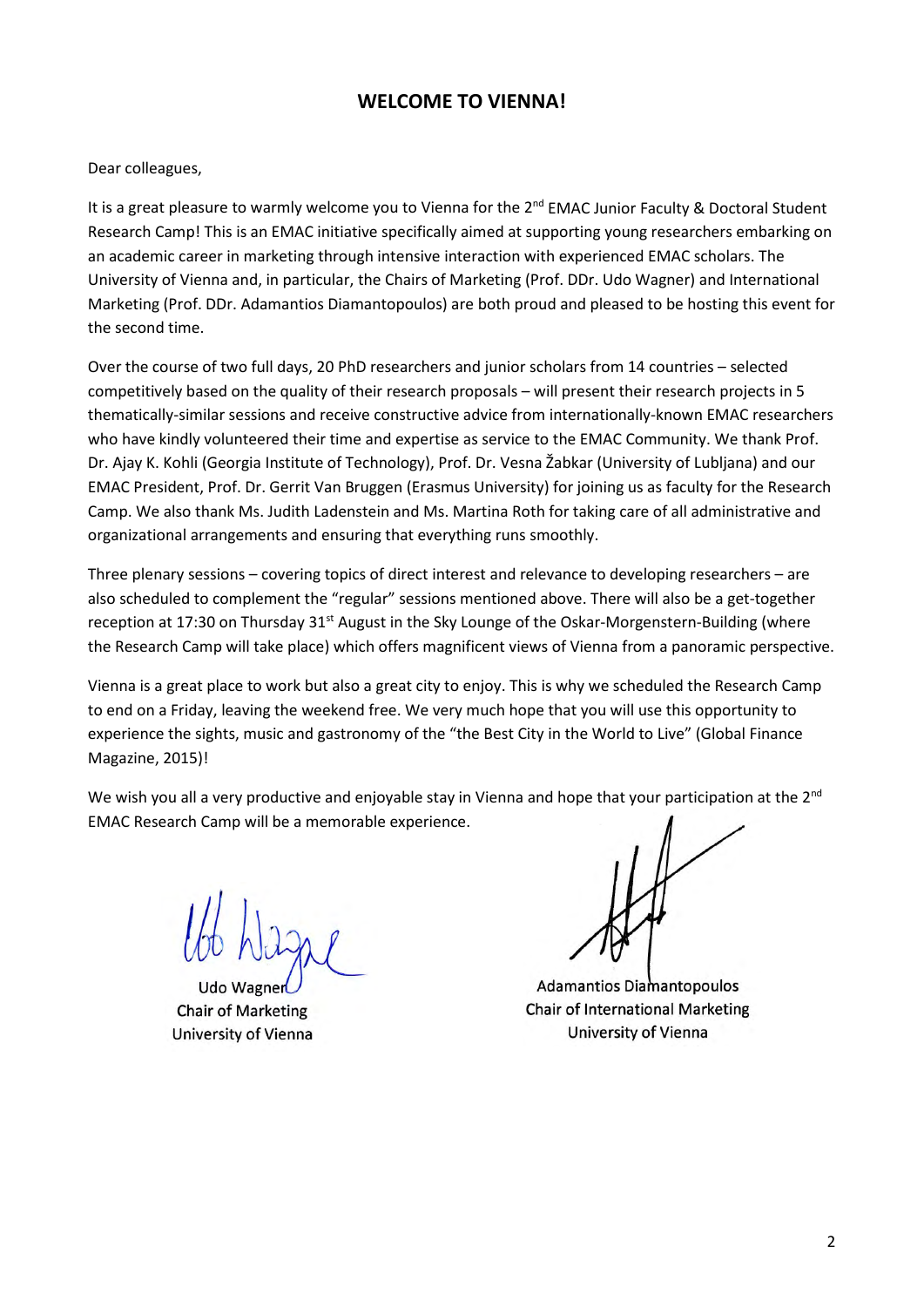# **RESEARCH CAMP FACULTY GROUP**



Prof. Dr. Vesna Žabkar, Professor of Marketing, University of Ljubljana



Prof. Dr. Ajay K. Kohli, Professor of Marketing, Georgia Institute of Technology



Prof. Dr. Gerrit van Bruggen, Professor of Marketing, Erasmus University; EMAC President



Prof. DDr. Adamantios Diamantopoulos, Chair of International Marketing, University of Vienna; EMAC Fellow



Prof. DDr. Udo Wagner, Chair of Marketing, University of Vienna; EMAC Fellow

#### **Support**



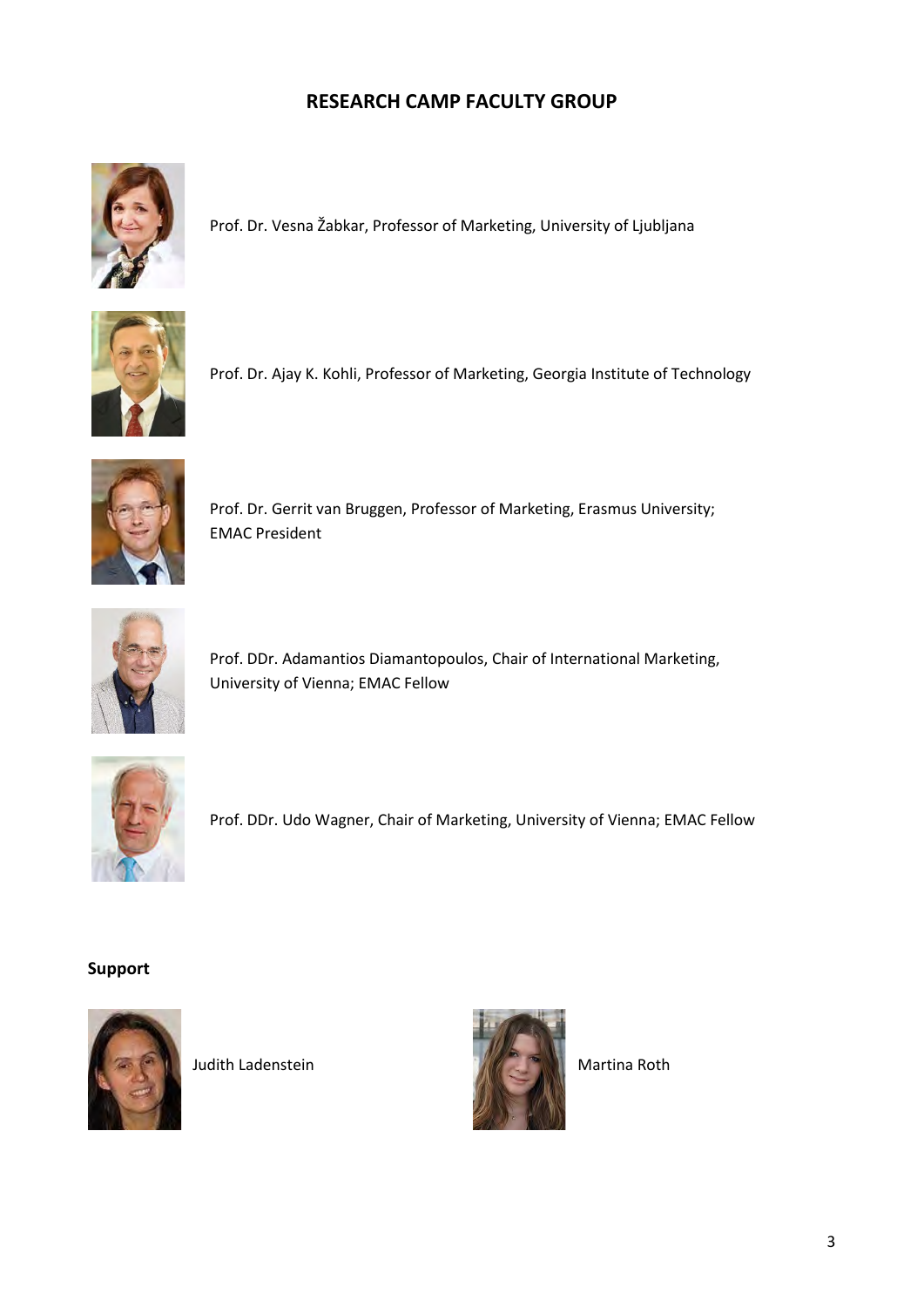## **HOSTING AND ORGANIZING INSTITUTION**

The year 2015 was an anniversary year for the University of Vienna: it was founded 650 years ago, in 1365, by the Habsburg monarch Rudolph IV ("the Founder"). After Charles University in Prague it is the second oldest university in Central Europe. Currently, the University of Vienna comprises 15 faculties and four centers. With more than 180 degree programs, 40 university continuing education and training programs and about 93 000 students, the University of Vienna is the largest and most diverse educational institution in Austria. Roughly one quarter of students are non-Austrians and come from 140 different countries.

About 9700 employees, 6 900 of whom are academics, are employed at more than 60 locations of the University of Vienna. Approximately 33% of the academic staff comes from abroad; among newly appointed professors the percentage is over 70%. With its 60 partner universities around the globe and about 360 ERASMUS partner universities, the University of Vienna benefits greatly from its international network. Approximately 2 000 exchange students from all around the world are received and sent by the University of Vienna each academic year.

As an internationally orientated leading European university, the University of Vienna tries to achieve the following goals:

- Acquiring a position as one of the best research universities in Europe.
- Raising its international profile in research and education and consolidating the international presence of its achievements in research and teaching.

University of Vienna: [https://www.univie.ac.at/en/](http://www.univie.ac.at/en/)

### **About Marketing at the University of Vienna**

Marketing is represented at the Research Camp through two Chairs: Marketing (Prof. DDr. Udo Wagner) and International Marketing (Prof. DDr. Adamantios Diamantopoulos). Both Chairs aim at generating high quality research on marketing issues based on sound theory and robust methodology what is reflected in manifold publications in top-rated journals. The quantitative orientation and emphasis on basic research is a distinguishing characteristic of both Chairs.

### [http://marketing.univie .ac.at/home/](http://marketing.univie.ac.at/home/)

### [http://international-marketing .univie.ac.at/home/](http://international-marketing.univie.ac.at/home/)

### **About EMAC**

The European Marketing Academy (EMAC), established in 1975, is a professional society for people involved and interested in marketing theory and research. It aims to promote an international exchange of findings and ideas in the field of marketing. At present, the Academy has over 1 000 members from more than 57 different countries on all five continents.

EMAC:<http://www.emac-online.org/>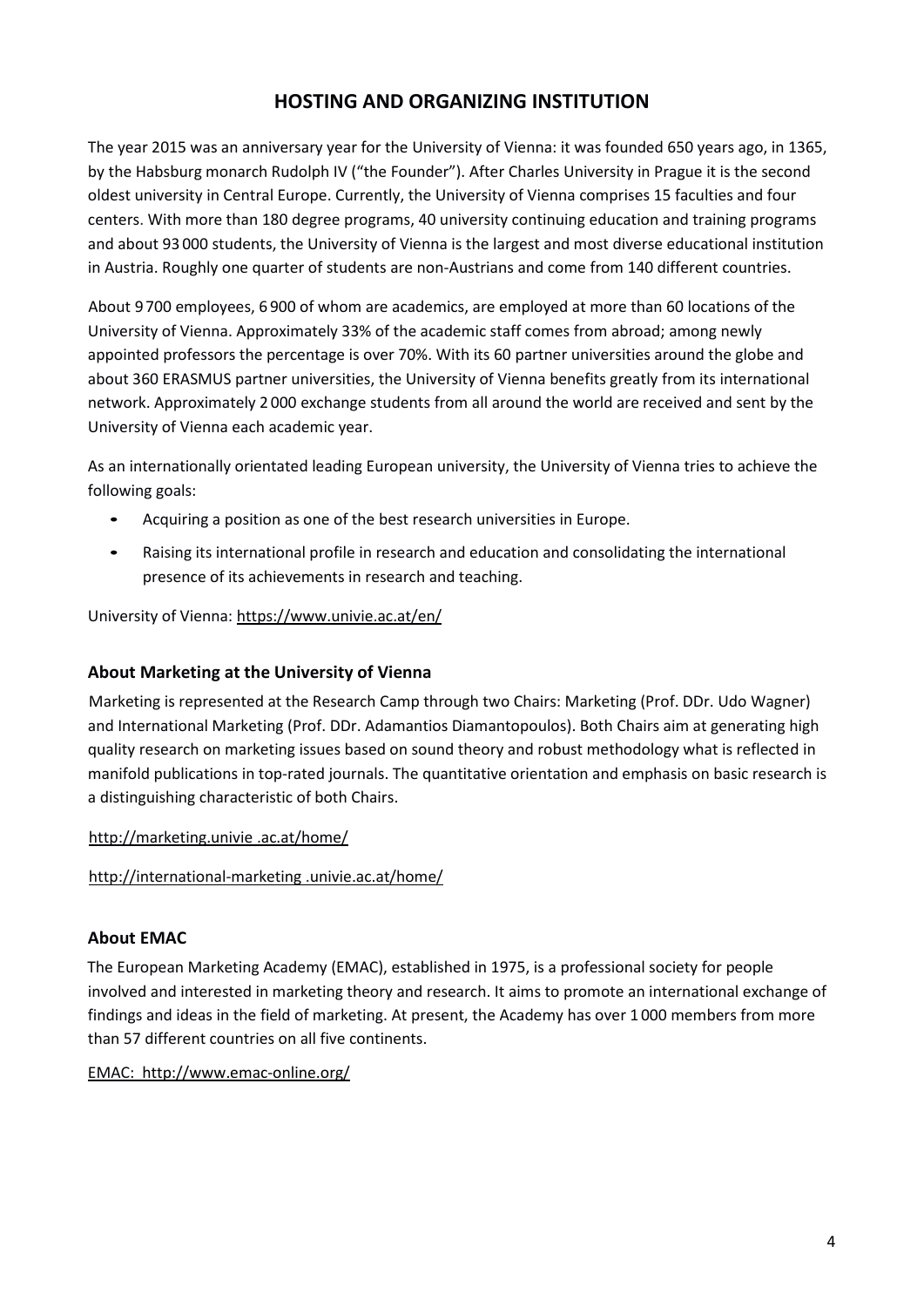### **GENERAL INFORMATION**

### **Research Camp Venue**

University of Vienna Faculty of Business, Economics and Statistics Oskar-Morgenstern-Platz 1 1090 Vienna

### **Registration Desk**

The registration desk is located on the  $4<sup>th</sup>$  floor – room 4.313.

### **Contact**

- Judith Ladenstein Phone: +43 1 4277 38012 [judith.ladenstein@univie.ac.at](mailto:judith.ladenstein@univie.ac.at)
- Martina Roth Phone: +43 1 4277 38032 [martina.roth@univie.ac.at](mailto:martina.roth@univie.ac.at)

### **Session Rooms**

All presentations will take place in rooms 1.141 on the 1st and 2.137 on the 2<sup>nd</sup> floor. Plenary sessions will take place in HS 15 on the 2<sup>nd</sup> floor.

### **Coffee Breaks**

Coffee will be served in the meeting room on the  $4<sup>th</sup>$  floor (4.313).

### **Lunches**

Lunches will be served at the Restaurant Porzellan (Servitengasse 2, 1090 Vienna).

### **Name Badge**

All participants should wear their name badges visible at all times in order to guarantee access to the scientific program sessions, lunch area and social events.

### **Welcome Reception**

Sky Lounge on the 12<sup>th</sup> floor.

### **Internet Access/WLAN**

Participants will have access to the internet during the Conference in the buildings of the University of Vienna. Access code will be available together with the conference materials.

### **Disclaimer**

The Conference Organizers and the Conference Venue accept no liability for personal injuries or loss, of any nature whatever, or for loss or damage to property either during or as a result of the conference. Participants and accompanying persons attending the Conference and all related events do so at their own risk and responsibility.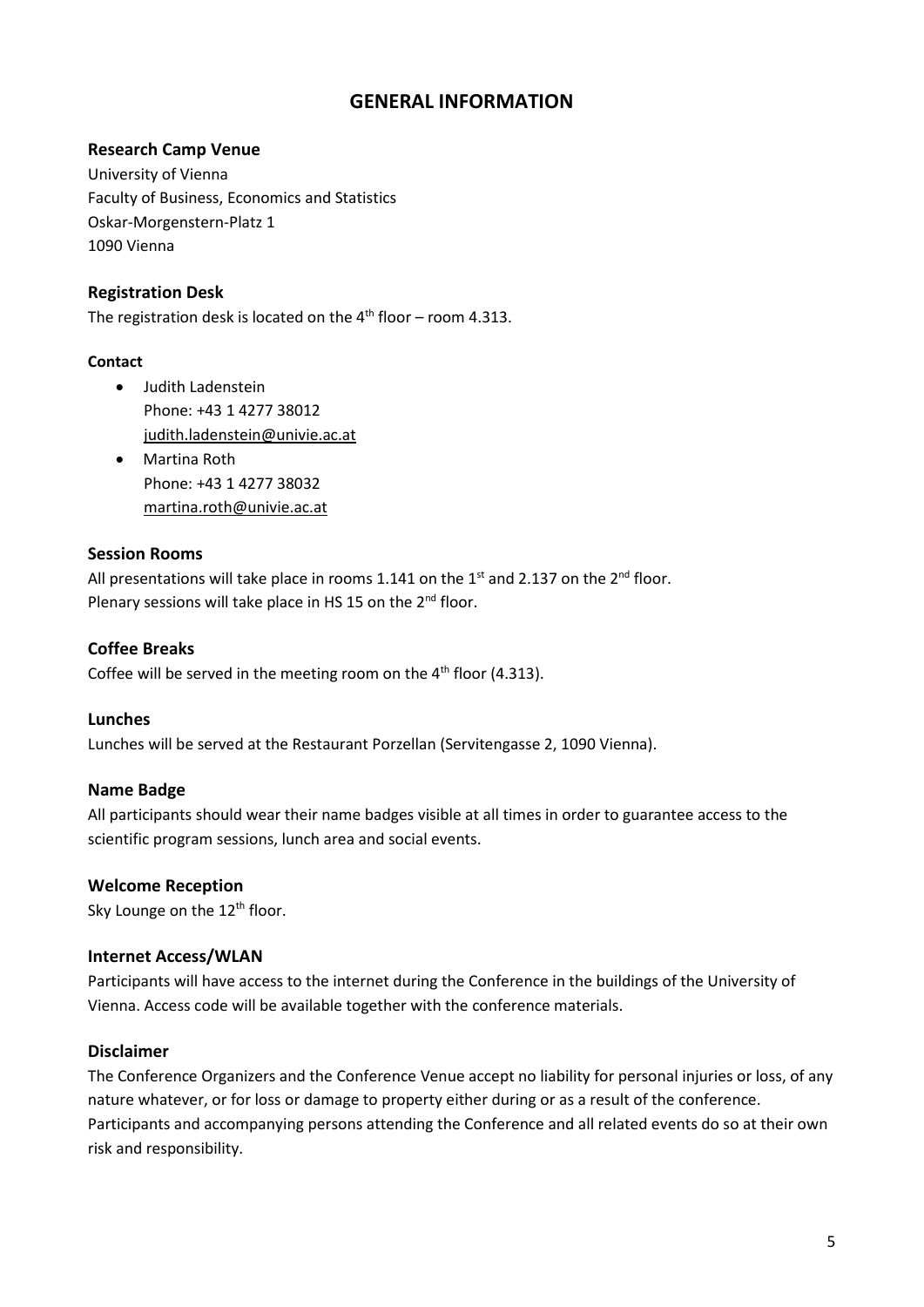### **AREA MAP**



Universität\* = University of Vienna, Main Building, Universitätsring 1, 1090 Vienna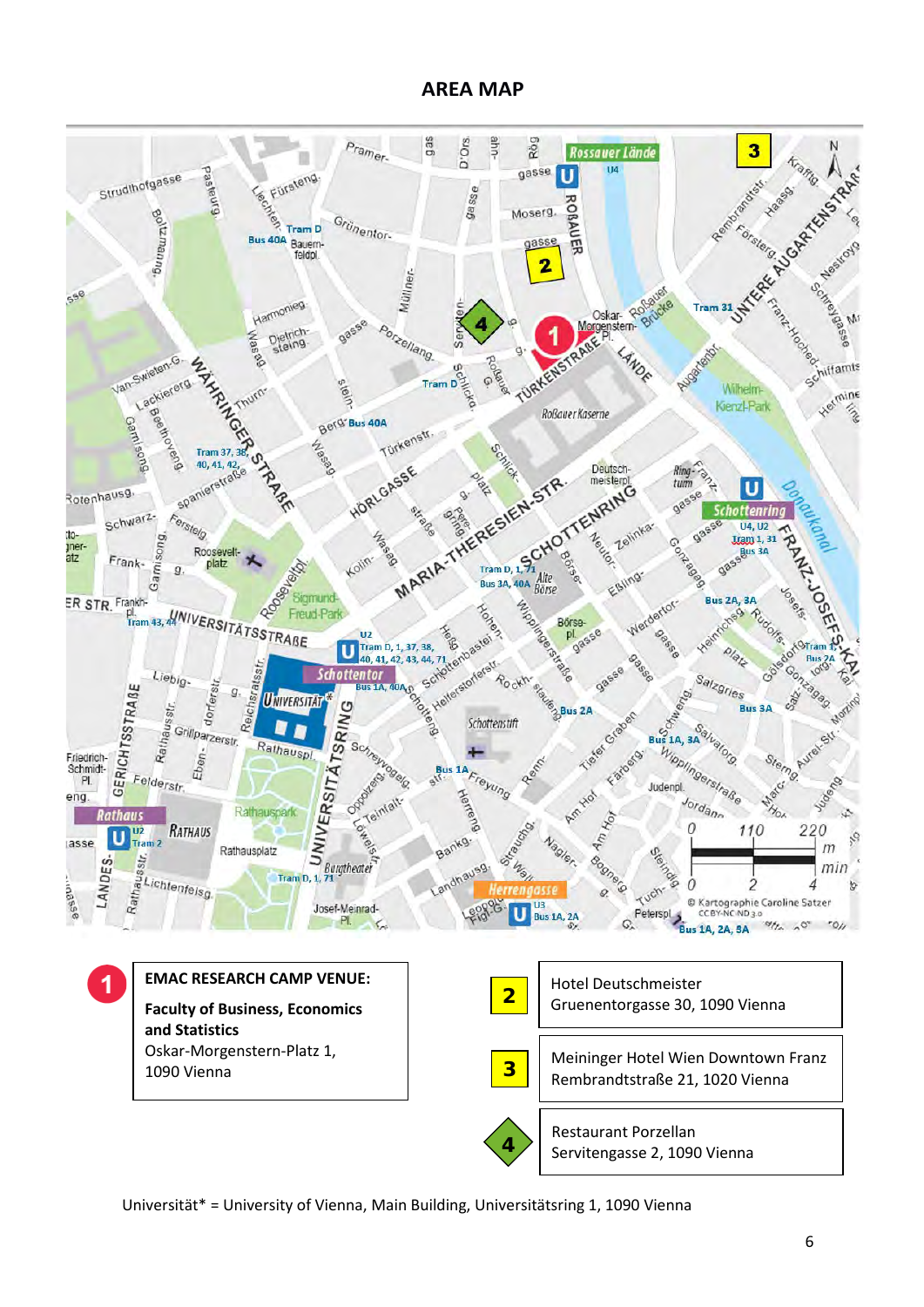

7

### **GROUND FLOOR**

Registration: seminar room 04.313 (tract C, 4<sup>th</sup> floor)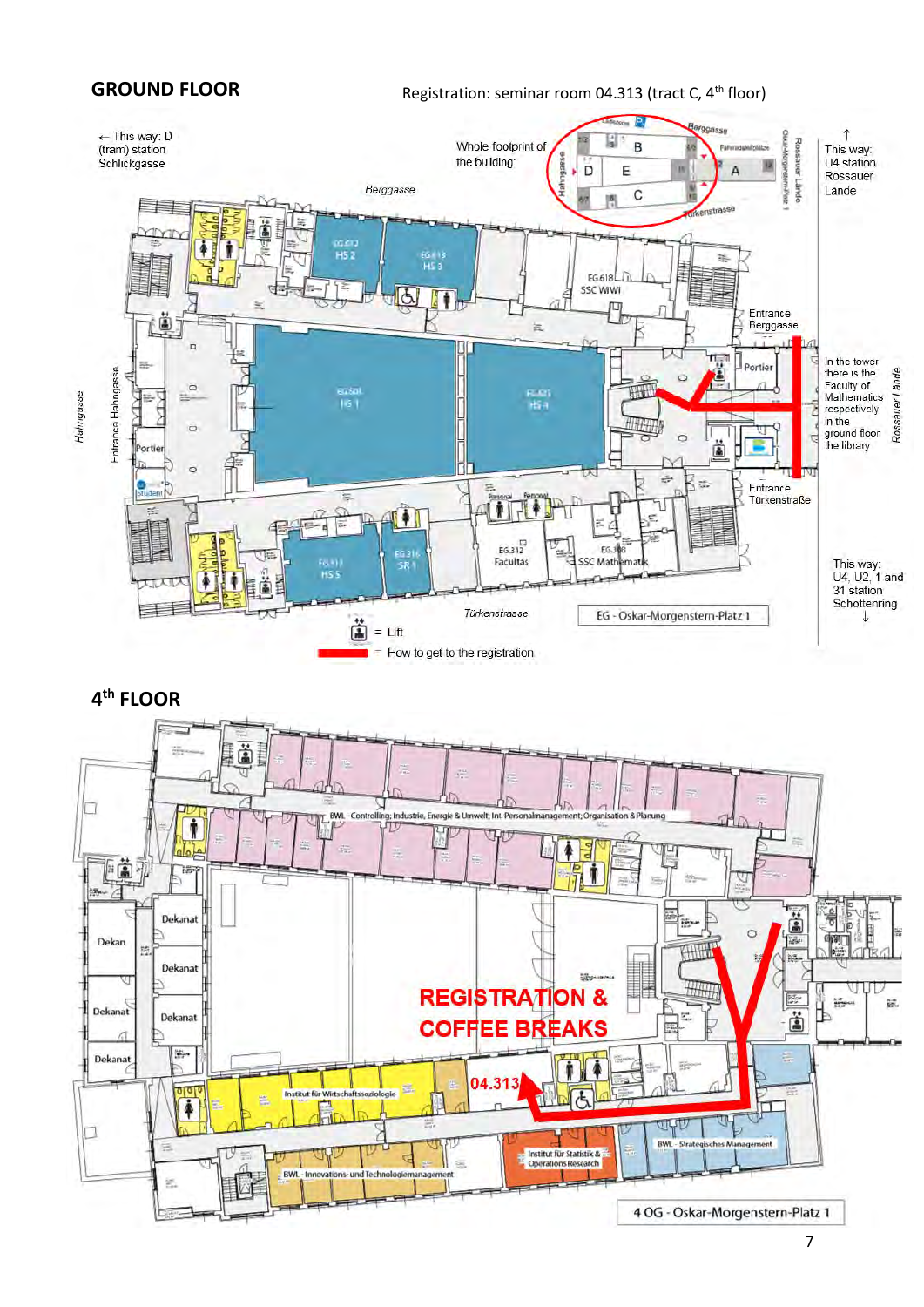

8

 **2nd FLOOR**



 **1st FLOOR**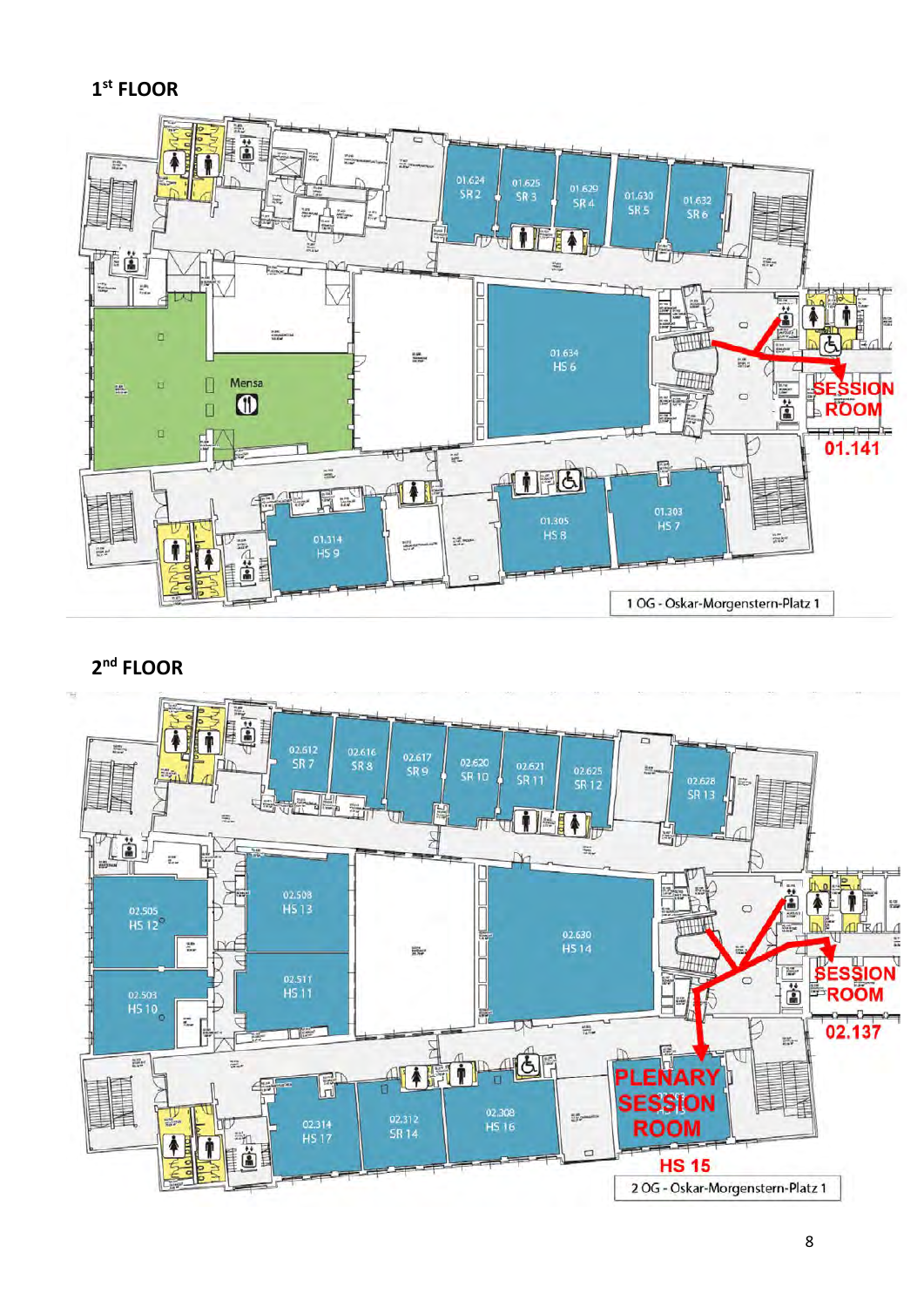# **RESEARCH CAMP PROGRAM – AN OVERVIEW**

### **University of Vienna**

Oskar-Morgenstern-Platz 1

1090 Vienna

| August 31st                                                                                                                        | September 1st                                                                                                                      |
|------------------------------------------------------------------------------------------------------------------------------------|------------------------------------------------------------------------------------------------------------------------------------|
| 9:00 - 10:00 Registration, Coffee<br>04.313 4th Floor                                                                              | 9:00 - 10:00 Plenary II (HS 15, 2 <sup>nd</sup> Floor)<br>Žabkar: Academic Career Paths in Transitional<br><b>Economies</b>        |
| 10:00 - 11:00 Plenary I (HS 15, 2 <sup>nd</sup> Floor)<br>Kohli: Writing for Academics                                             | 10:00 - 10:30 Coffee break<br>04.313 4th Floor                                                                                     |
| 11:00 - 11:30 Coffee break<br>04.313 4th Floor                                                                                     | 10:30 - 12:00 Session 4<br>1.141 1st Floor: Makarova / Tosun<br>2.137 2 <sup>nd</sup> Floor: Cunningham / Wamsler                  |
| 11:30 - 13:00 Session 1<br>1.141 1 <sup>st</sup> Floor: Bakhtieva / Mihaiu<br>2.137 2 <sup>nd</sup> Floor: Berezvai / Allendorf    | 12:00 - 13:00 Lunch break<br><b>Restaurant Porzellan</b>                                                                           |
| 13:00 - 14:00 Lunch break<br>Restaurant Porzellan                                                                                  | 13:00 - 14:30 Session 5<br>1.141 1 <sup>st</sup> Floor: Komarac / Millemann<br>2.137 2 <sup>nd</sup> Floor: Gulakova / Kovač       |
| 14:00 - 15:30 Session 2<br>1.141 1 <sup>st</sup> Floor: Beech / Khan<br>2.137 2 <sup>nd</sup> Floor: Bogoviyeva / Rötzmeier-Keuper | 14:30 - 15:00 Coffee break<br>04.313 4th Floor                                                                                     |
| 15:30 - 16:00 Coffee break<br>04.313 4th Floor                                                                                     | 15:00 - 16:00 Plenary III (HS 15, 2 <sup>nd</sup> Floor)<br>Diamantopoulos: Having Fun with Reviewers:<br>Some Dos and many Don'ts |
| 16:00 - 17:30 Session 3<br>1.141 1 <sup>st</sup> Floor: Lanzilli / Malagocka<br>2.137 2 <sup>nd</sup> Floor: Lin / Singh           | 16:00 Farewell and Refreshments<br>04.313 4th Floor                                                                                |
| 17:30 - 20:00 Reception<br>Sky Lounge 12 <sup>th</sup> Floor                                                                       |                                                                                                                                    |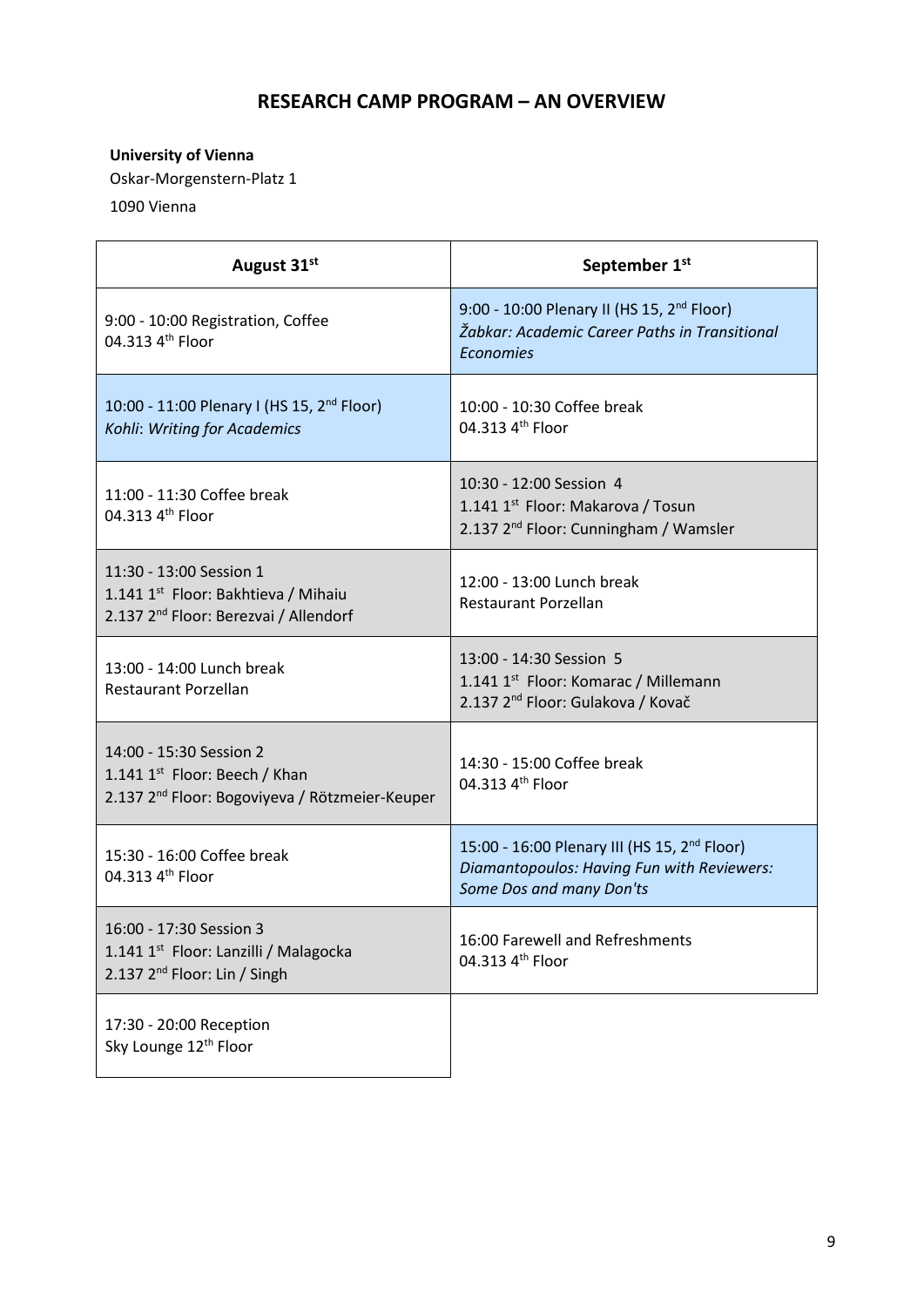### **RESEARCH CAMP PROGRAM**

# **THURSDAY, 31st August 2017**

**09:00 - 10:00 Registration**  Room: 4.313, 4th Floor

**10:00 - 11:00 PLENARY I** Room: HS 15, 2nd Floor

**"Writing for Academics"** *Ajay K. Kohli*

**11:00 - 11:30 Coffee break**

Room:  $4.313$ ,  $4<sup>th</sup>$  Floor

#### **11:30 - 13:00 PARALLEL SESSIONS 1**

#### **1.141 1st Floor**

Chairs: Gerrit van Bruggen and Vesna Žabkar

### **Digital Marketing Maturity Model: The Use of B2B Digital Touchpoints to Increase Customer Loyalty** *Elina Bakhtieva, Tomas Bata University, Czech Republic*

Digital marketing changes the approach to a business strategy and customer relationship management. With the development of technology, the decision-making time has decreased extremely highlighting the role of touchpoints in a business strategy. This is especially true when it comes to B2B industrial companies, which due to their specifics are more dependent on customer loyalty and less flexible in adaption of new digital marketing trends than companies in B2C area. As a result, B2B industrial companies are missing a framework that reflects the specifics of the business and helps in selecting, implementing and measuring digital marketing activities. A digital marketing maturity model could serve as such tool. The current research aims to use primary data collected from B2B industrial companies by means of interviews and questionnaires to analyze the relationships between digital touchpoints and customer loyalty. The study introduces a digital marketing maturity model that helps to assess a company's capabilities, increase the effectiveness of the existing channels and identify future improvements. The findings could be used by business companies as an auxiliary tool in improving their digital marketing strategy and as a base for future theoretically-grounded research.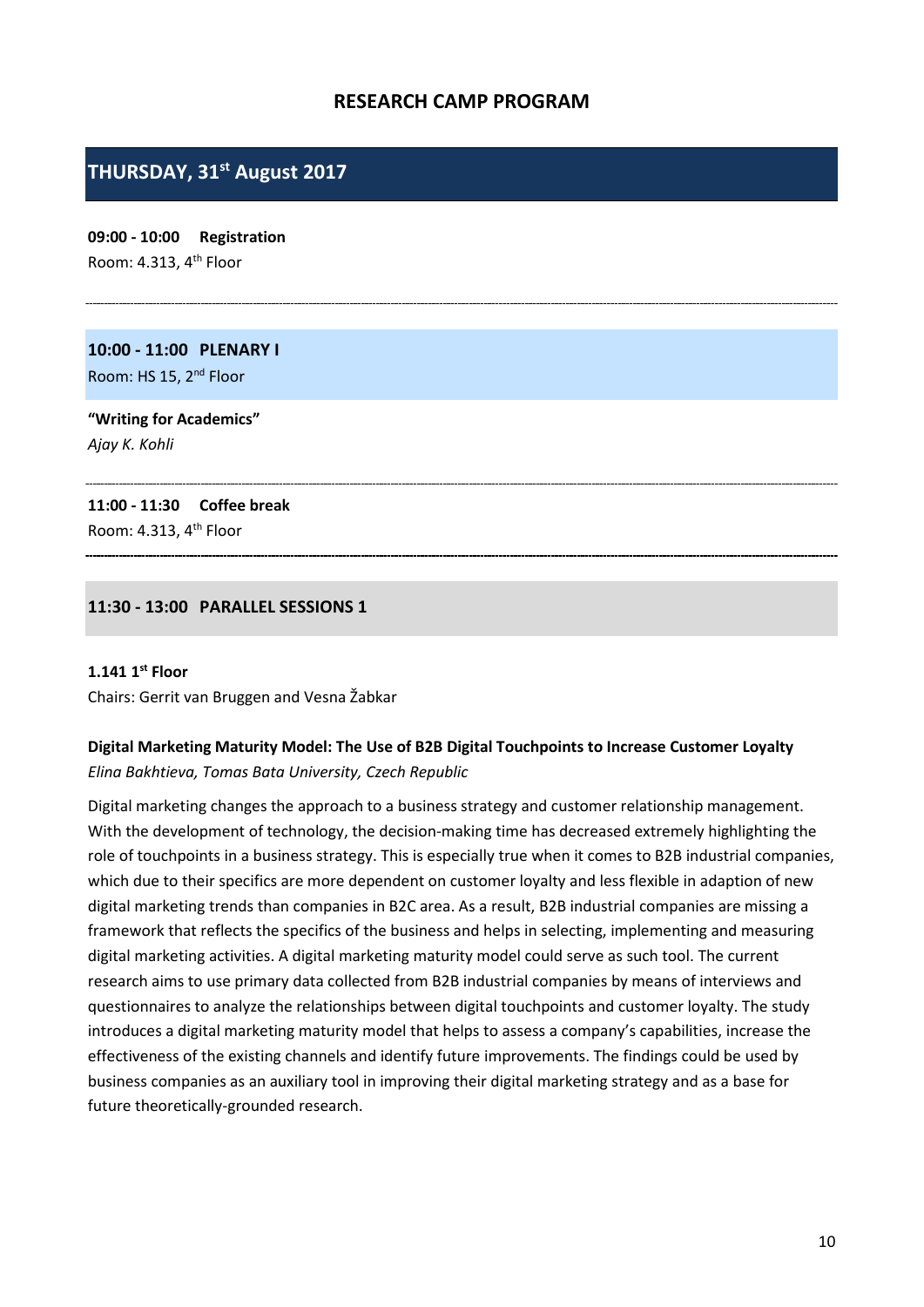### **The Darker Side of User Generated Content: Consumer Scepticism towards Brands Related UGC and its Effects on Brand Attitude**

### *Monica Ioana Mihaiu, Coventry University, UK*

User Generated Content has become an important part of consumer media consumption. However, due to expanding consumer persuasion knowledge it is now under more scrutiny than ever. This study aims to uncover what consumer and content characteristics make a sceptical reaction more likely. It will analyse the consequences of triggering consumer scepticism in terms of brand attitudes. The study will focus on the behavioural component of attitude by analysing whether triggering scepticism will make consumers more likely to create negative UGC because of the experience. Through netnography the study will research a community dedicated to uncovering covert advertising posted as UGC. Based on these findings, an experimental design will be used to empirically test the initial conclusions. The results will have important implications for UGC trust theory. It will also provide guidelines for brands to implement when encouraging UGC creation, as well as segmentation information.

### **2.137 2nd Floor**

Chairs: Adamantios Diamantopoulos, Ajay K. Kohli and Udo Wagner

### **Innovation Activities and Geographical Diversification Patterns of FMCG Retailers and Their Performance Consequences during Economic Downturn**

*Zombor Berezvai, Corvinus University of Budapest, Hungary*

My research aims to better understand retail innovation and how it is related to geographical diversification and firm performance. Based on an extensive collection of innovation outcomes, I classify retail innovations into homogenous subgroups. This classification will be used to measure retail innovation. As a next step, I exploit panel econometric methods to identify the performance consequences of retail innovation and the role that geographical diversification is playing in this relationship. Early results indicate positive (but decreasing) return for product and marketing innovations on operating margin. However, the expected moderation effect of geographical diversification was not supported by the data.

### **Sales Force Retention and Turnover: Insights from Direct-Selling Distributors**

### *Julian Allendorf, University of Muenster, Germany*

Direct selling represents a major form of distribution. Little is known about motives to stay or leave as a distributor in direct selling. We build on the literatures in sales force management and related areas to investigate motivations to stay (retention) or leave (turnover) a direct selling distributorship. We use a dataset of 13,072 distributors from 68 firms. Three major types of distributors are identified that explain their motives to stay, and we are able to explain to a large degree why distributors reveal different intentions to leave. We show that distributors are both 'born' and 'made' as their motivations for retention and turnover are characterized by stability and change at the same time. Our analysis shows that several insights from academic research paradigms are robust to the direct selling situation, while others are not supported – suggesting that direct selling has many parallels, but is not a replica of, other non-direct-selling sales channels.

**13:00 - 14:00** *Lunch break Restaurant Porzellan*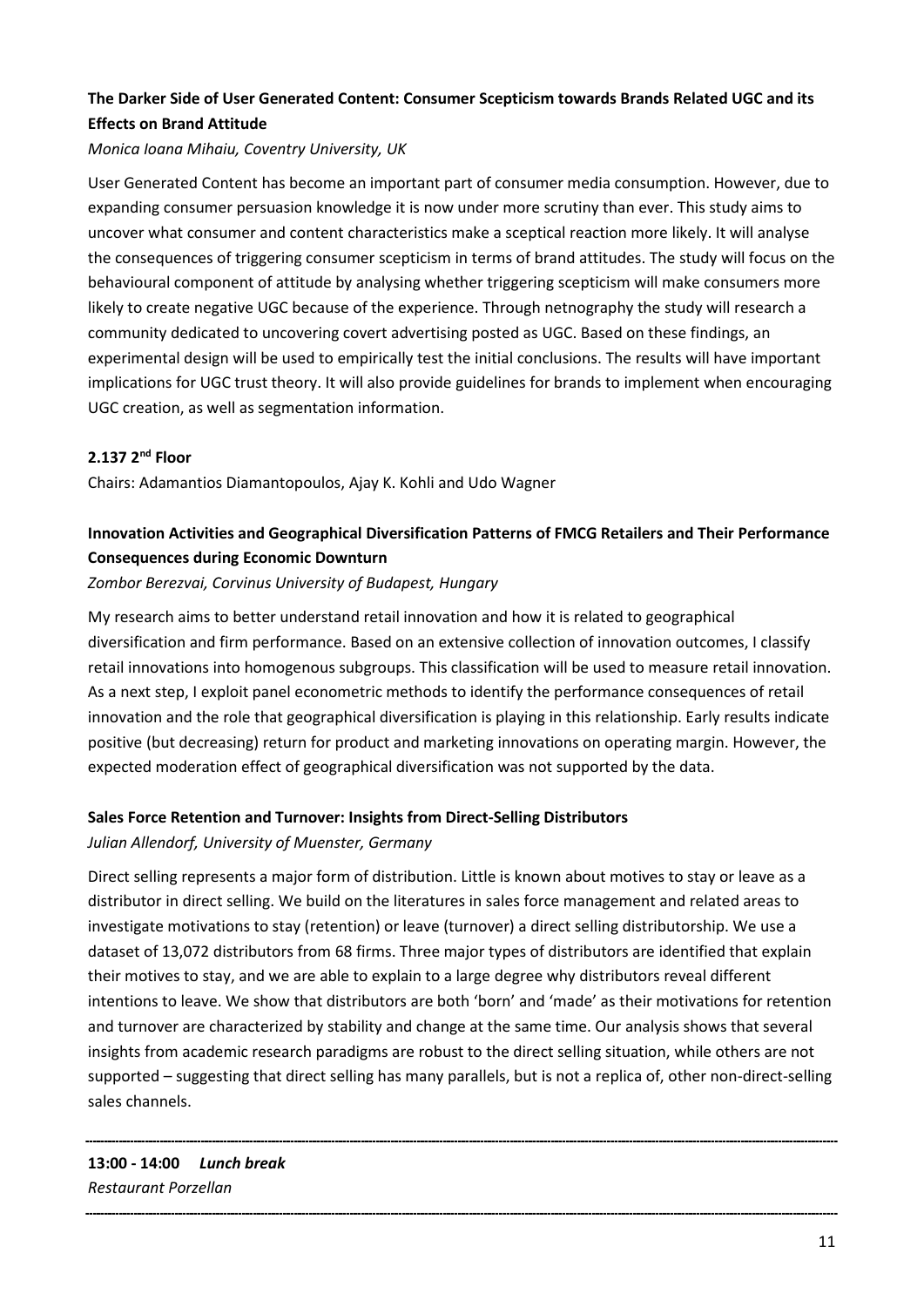### **14:00 - 15:30 PARALLEL SESSIONS 2**

#### **1.141 1st Floor**

Chairs: Gerrit van Bruggen, Udo Wagner and Vesna Žabkar

### **Understanding the Relationship between Knowledge Sharing within Online Communities and Consumer Empowerment: Through the Lens of Ecological Citizenship**

*Rebecca Beech, Coventry University, UK* 

The significant growth of the internet, has led to the abundance of online communities becoming a central platform for consumers to share knowledge. Recent research highlights empowered consumer's within online communities, thus demonstrating the power shift from organisations to consumers. Current research and industry reports discuss the phenomena of green concerns, research further highlights the growth of consumers concerns towards the environment. Studies convey the evolution of green online communities, which provide an online platform for consumers to share knowledge about their green concerns. This study proposes to explore knowledge sharing within online communities, and the relationship with consumer empowerment. Furthermore, demonstrating an understanding of consumer's motivations to share knowledge within online communities. Also, to explore the relationship between the empowered consumer and the proposed theory, ecological citizenship. The study aims to explore if attitude and behaviour change occurs, as a result of knowledge sharing.

#### **Facebook Empowers Muslim Women in Holiday Decision-Making in the UK**

*Imran Maqbool Khan, Salford Business School, UK*

Muslim women play a significant role at following stages of decision-making particularly in holiday decisionmaking: information search, information processing, and determination of specific holiday package. Yet, researchers have neglected this segment. Increasing population, education, employment of Muslim women in the UK makes this a potential consumer segment. Therefore, researcher will specifically look at the Influence of Facebook usage in the holiday decision-making of British Muslim women. Researcher will investigate how Facebook empowers Muslim women in their holiday decision-making. Researcher will use a quantitative methodology in this research. Data is being collected through questionnaires using snow bowling and convenient sampling approach. Data will be further analysed by using different soft wares such as SPSS and Smart PLS.

#### **2.137 2nd Floor**

Chairs: Adamantios Diamantopoulos and Ajay K. Kohli

#### **The Influence of Temporal Orientation on Travelling and Touristic Behavior**

#### *Elmira Bogoviyeva, KIMEP University, Kazakhstan*

Although the perception of time is considered to be one of the most influential individual traits, limited research has been done to investigate how time perception affects consumer behavior in regard to tourism. Author explores the interplay between individual temporal orientation and travelling and preferences. Furthermore, the scholar examined the influence of temporal perception on tourism. Results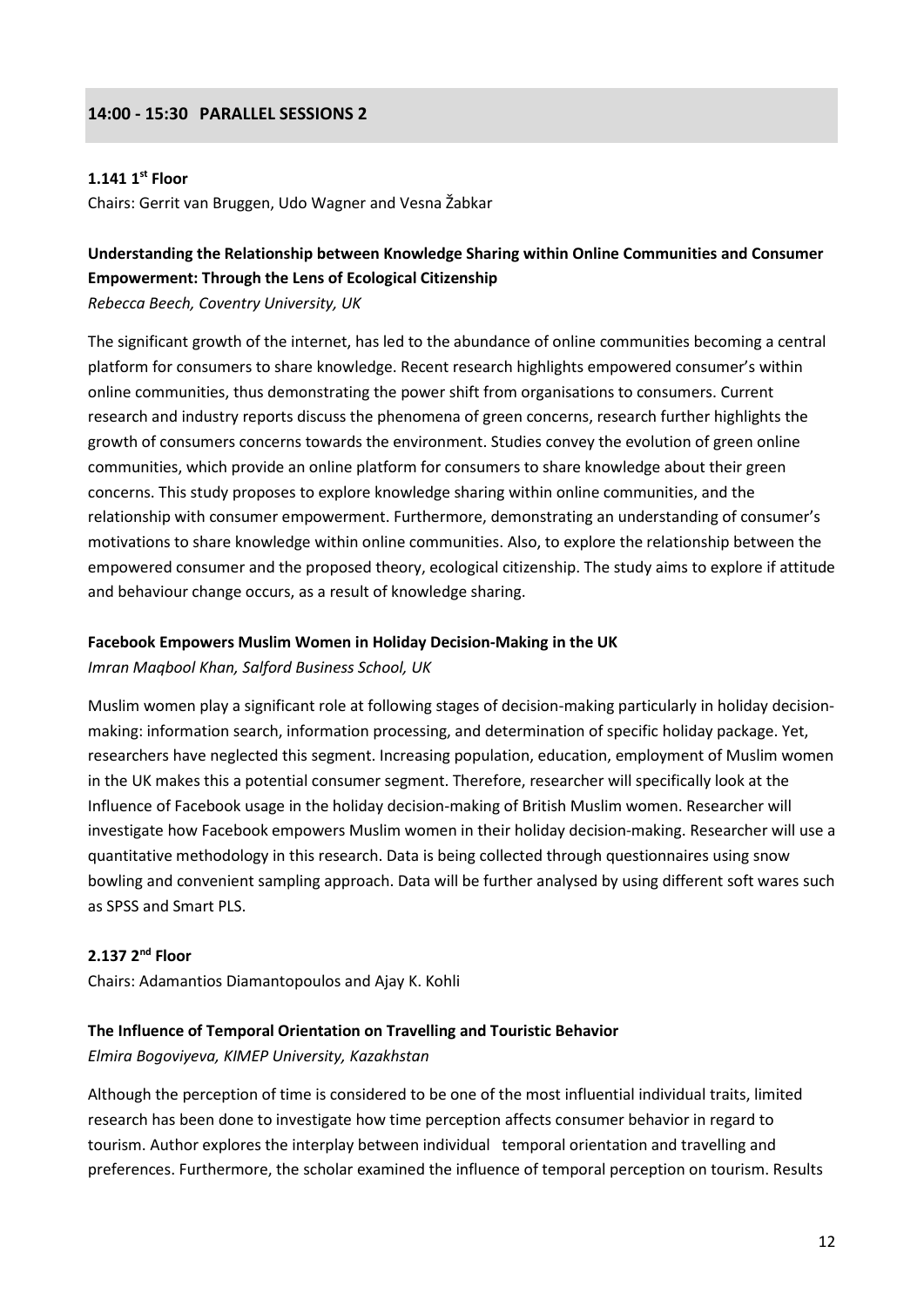of study suggest that temporal orientation is one of the antecedents in travelling decisions and touristic behavior.

### **Dilemmas in Complex Service Encounters: Exploring Relationship Interdependencies**  *Julia Rötzmeier-Keuper, University of Paderborn, Germany*

Service encounters are usually regarded as simplified dyadic relationships, ignoring the complexity inherent to their context (Andersson-Cederholm & Gyimóthy, 2010). Taking this into account, this study explores triadic relationships between provider, vulnerable-consumer and caregiving agent, who is involved in the decision making on behalf of the vulnerable-consumer (Baker et al., 2005). In such triadic service encounters the involved individuals are prone to dilemmas and moral distress (Raines, 2000). Thus, our research attempts to explore dilemmas that occur in triadic service encounters. Two qualitative interview studies were conducted and the derived data was analyzed using qualitative content analysis (Mayring, 2010). An exemplary result is the servant of two masters-dilemma which exhibits the loyalty problem of the provider. In cases, where vulnerable-consumer and caregiving agent put different demands, the provider has to balance the needs of the two other actors in the triad.

**15:30 - 16:00 Coffee break** Room: 4.313, 4th Floor

### **16:00 - 17:30 PARALLEL SESSIONS 3**

#### **1.141 1st Floor**

Chairs: Adamantios Diamantopoulos and Udo Wagner

### **The Effect of Psychic Distance on Consumers' Preferences: Does Acquirer's Corporate Reputation Matter?** *Giulia Lanzilli, University of Sannio, Italy*

The aim of the study is to investigate the effect of psychic distance between an acquirer firm and a local target and of the acquirer's corporate reputation on consumers' behaviour toward a post-acquisition target. The study considers an Italian target firm and compares two foreign acquiring firms (showing large/small psychic distance from Italy). We found that distance has a negative impact on Italian consumers' repurchase intentions toward the post-acquisition target, and its effect is unaffected by the acquirer's corporate reputation. The research could be of value and interest because little has been written dealing with consumers' behaviour toward a post-acquisition target considering psychic distance. The managerial implications of this study refer to firms engaging in cross-border acquisitions. The results underscore the importance of consumers' perceived psychic distance in cross-border acquisition, playing an important role in international markets (Katsikeas et al., 2009).

### **The Impact of the Brand Trust and Privacy Concerns on Disclosure Individual Specific Information** *Karolina Małagocka, Kozminski University, Poland*

Commerce and marketing are now highly digitized. The technological capabilities of gathering, aggregating, processing and analyzing data are constantly increasing. Access to digital data about consumers is becoming not only easier, but also more cost effective. As a result, consumers are increasingly concerned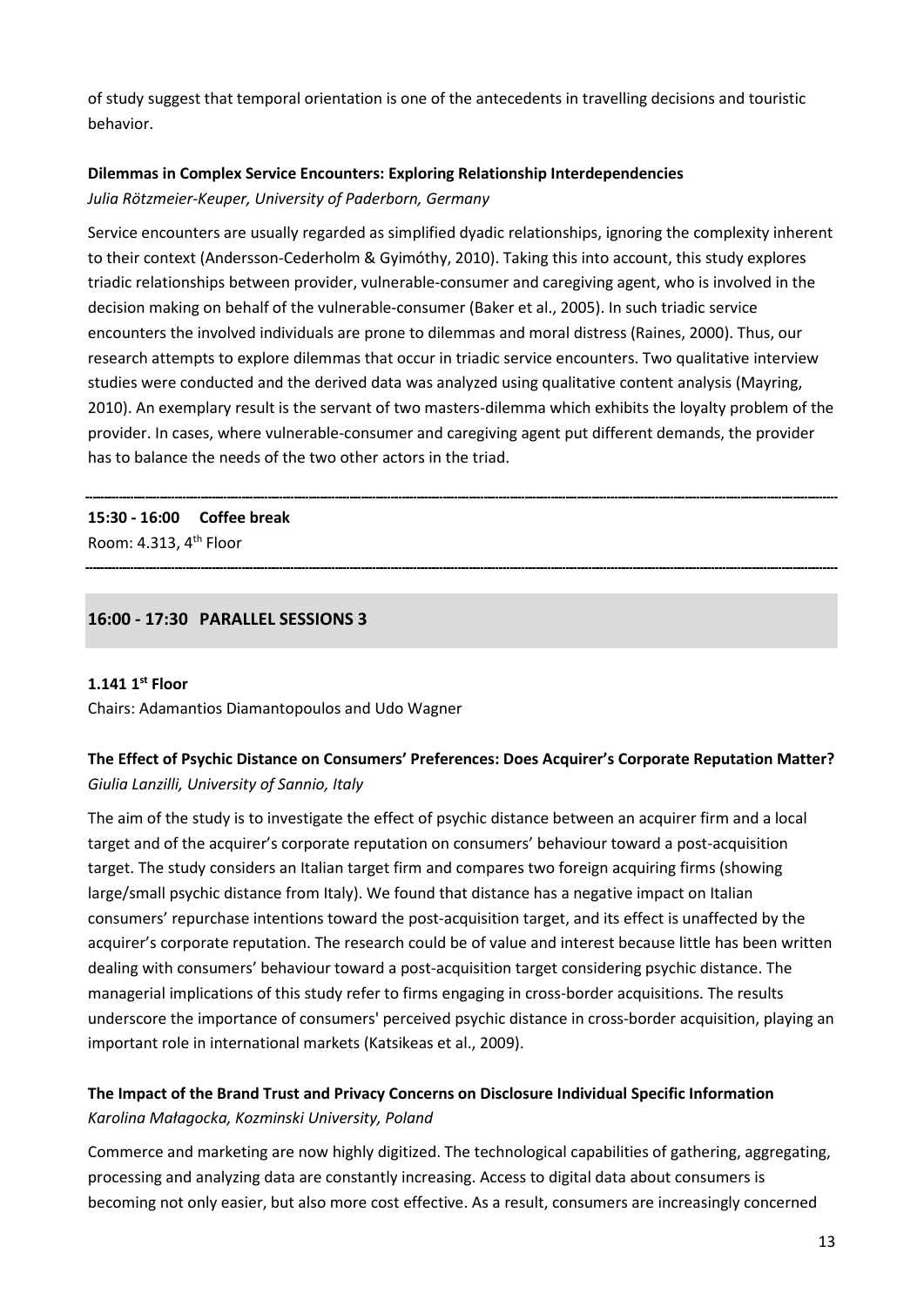about the extent of their privacy, about who and when collects their data, how long they are kept, and how they are analyzed. Privacy in the digital age has become an important indicator for consumer-brand relationships. The lack of comprehensive legal protection and the relatively high level of uncertainty in the digital market makes trust a key part of relations on the internet. The goal is to shed more light on the extent to which consumer privacy concerns and brand trust play a role in disclosing individual-specific information important for marketing.

### **2.137 2nd Floor**

Chairs: Gerrit van Bruggen, Ajay K. Kohli and Vesna Žabkar

### **Hope and Anxiety in Driving Consumer Intention to Adopt New Product Solutions: When and How?** *Yuting Lin, Imperial College Business School London, UK*

New products are associated with high levels of uncertainty, putting consumers in a situation where they hope innovative offerings to provide desirable possibilities. Meanwhile, they are anxious about the failure of novel solutions and/or negative repercussions from the new products. Four studies demonstrate the finding that anxiety specific to product performance/product usage could boost the positive effect of hope on adoption intention. We suggest the reason lies in the fact that consumers who have high generalized self-efficacy believe they have the abilities to perform actions to cope with potential stressors invoked by anxiety stimuli in consumption, and such actions is conceptualized by a cognitive strategy called defensive pessimism. More broadly, this research contributes to the theory of approach-avoidance conflict by showing consumers will break the conflict through cushioning the potential blow of poor outcomes and trying to overcome any challenges on the way to realize hoped for outcome.

### **Adoption of Healthy Food Choices among Urban Indians – A Consumer Behavior Study**

#### *Hardeep Singh, K.J. Somaiya Institute of Management Studies and Research, India*

Using the Theory of Planned Behavior, this doctoral research seeks to explain the consumer behavior with respect to the adoption of healthy food choices among urban Indians. A mixed methods approach was used. Findings from qualitative methods (expert interviews, in depth interviews and focus group discussions) were used to develop a questionnaire using established scales on food choice, self-esteem, self-control, self-efficacy and self-regulation. Stratified random sampling was used to collect 2182 responses from adults across 15 urban cities of India. Multivariate analysis and structural equation modeling was carried out. The intention behavior gap for adoption of healthy food choices was explained by five significant contributors to Actual Behavioral Control. Hedonism - Sensory Appeal of Food, Food as a Mood Elevator, the extent of Self-Regulation towards Temptations, Ease of Preparation, Easy Availability, and Marketing messages of Unhealthy foods. The results can be a useful source of consumer insights for developing health responsible marketing strategies for foods.

### **17:30 - 20:00 RECEPTION**

### **Room: Sky Lounge, 12th Floor**

- Jean-Robert Tyran, Dean of the Faculty of Economics, Business and Statistics, University of Vienna
- Udo Wagner, University of Vienna
- Adamantios Diamantopoulos, University of Vienna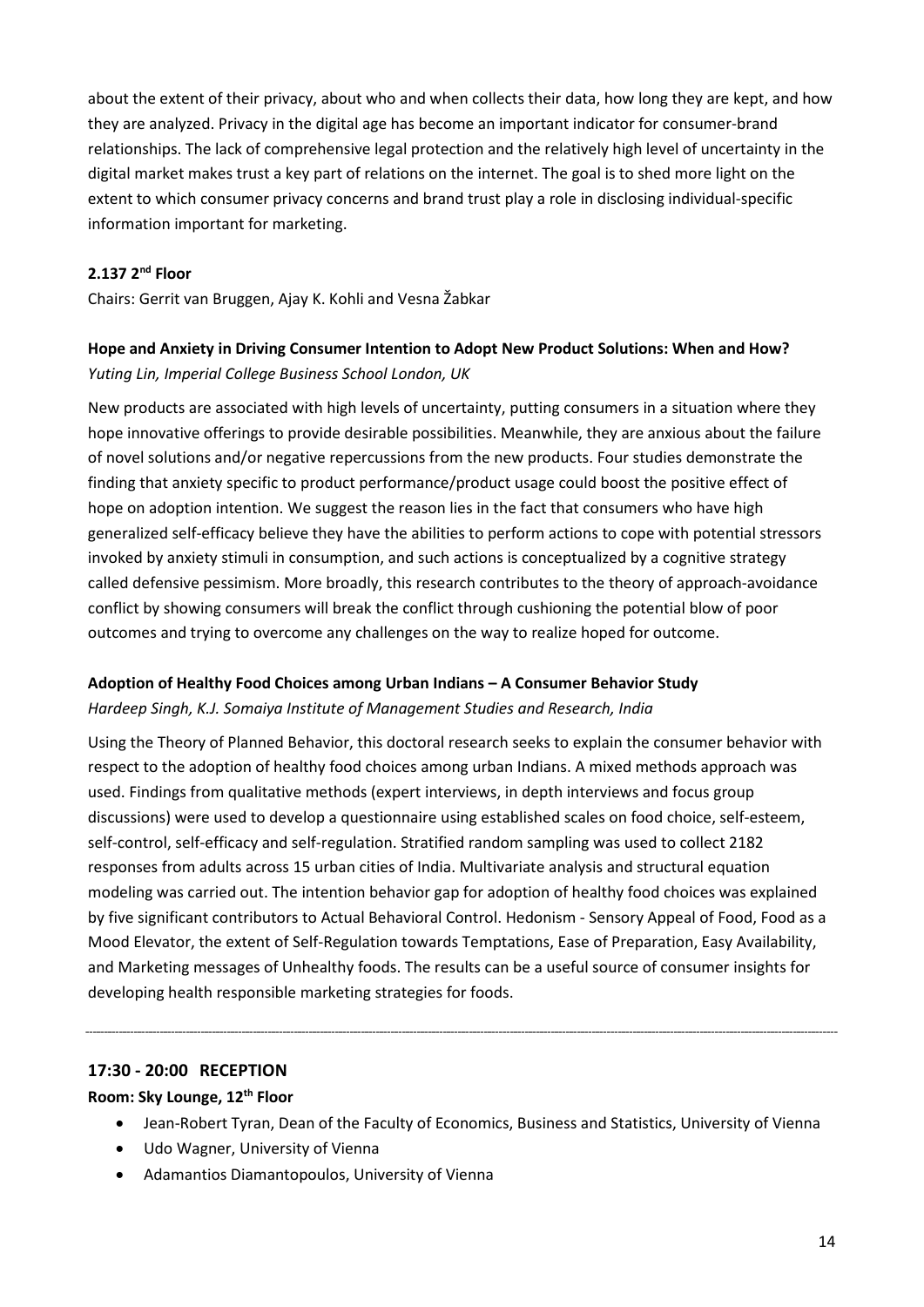# **FRIDAY, 1st September 2017**

# **09:00 - 10:00 PLENARY II**

Room: HS 15, 2nd Floor

**"Academic Career Paths in Transitional Economies"**  *Vesna Žabkar* 

### **10:00 - 10:30 Coffee break**

Room: 4.313, 4th Floor

### **10:30 - 12:00 PARALLEL SESSIONS 4**

#### **1.141 1st Floor**

Chairs: Gerrit van Bruggen, Adamantios Diamantopoulos and Vesna Žabkar

### **Customer Lifetime Value: Comparative Analysis of Marketing Models and Applications by the Example of Russian Market**

#### *Yana Viktorovna Makarova, National Research University, Russia*

For most firms customer equity is one of the most important factors of the long-term value of the firm. Customer equity is the total of discounted lifetime values of all of the firms' customers. Many researchers have proposed different types of models for calculating customer lifetime value (CLV). This research presents a study that examine three customer lifetime models for Russian company. According to the research results it was found out that Gupta, Lehmann, Stuart [4] CLV-model most accurately estimates customer lifetime value. Thus, it is applicable for customer lifetime value estimation for the examined company. It was revealed that for a more accurate assessment of the customer equity of the company Gupta, Lehmann, Stuart CLV-model can be supplemented by a seasonality factor.

#### **Mood and Perceived Risk in Complaining Behavior**

#### *Petek Tosun, Istanbul Bilgi University, Turkey*

Consumer complaining behavior (CCB) is a complex phenomenon, which has been studied extensively. There is a substantial amount of research on the factors that lead to CCB. However, there is a gap in the literature regarding the effect of the consumers' mood on CCB. This study positions assertive and aggressive personality traits and situational factors of mood, perceived risk and perceived brand value as antecedents of CCB and tests the proposed research model by a between subjects factorial design. The findings will extend our understanding about the influence of emotional and situational factors on consumer complaining behavior.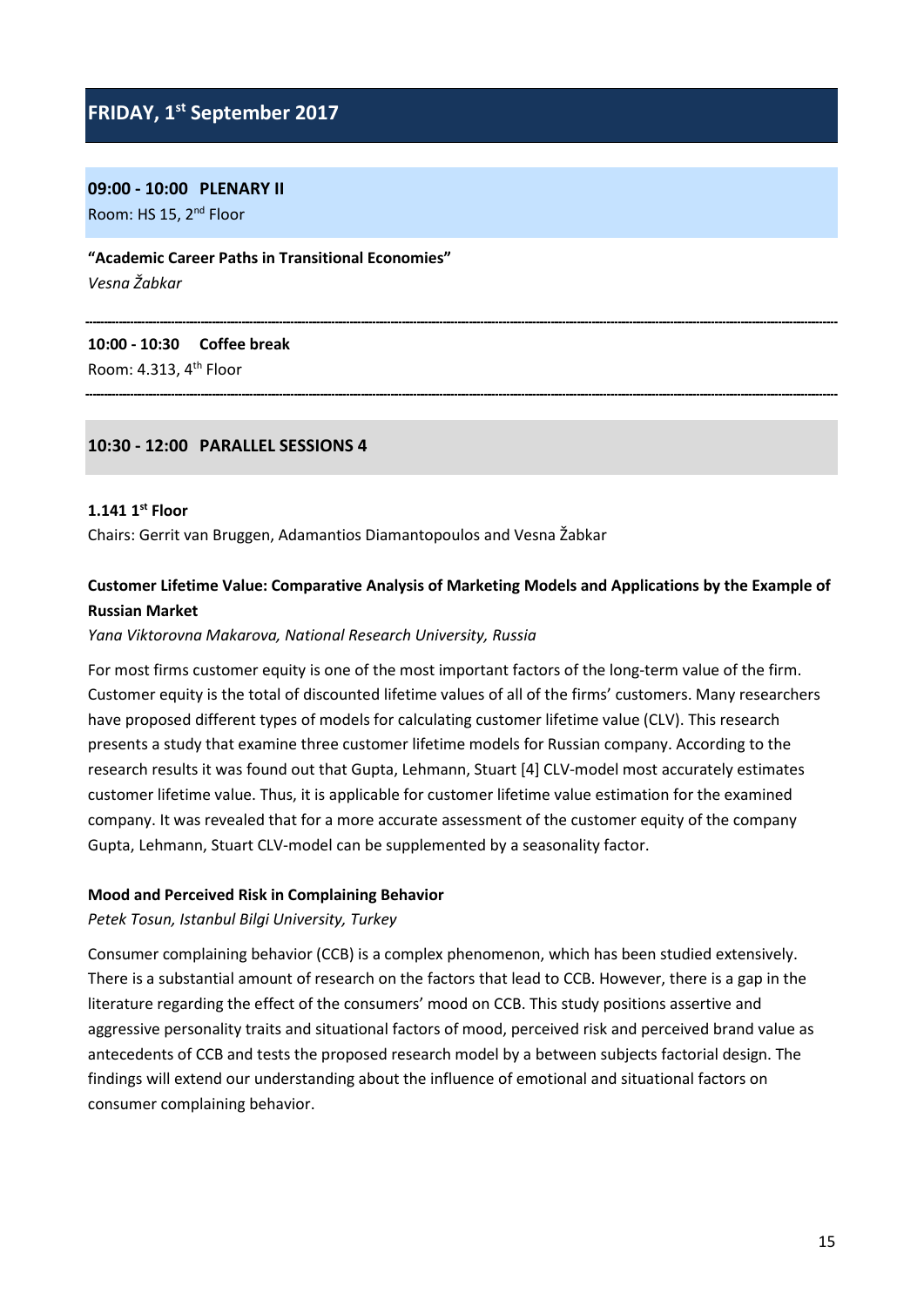### **2.137 2nd Floor**

Chairs: Ajay K. Kohli and Udo Wagner

### **Investigating Purchase Intention Variations among Emerging and Established Middle Class when Purchasing Luxury Apparel**

### *Nicole Cunningham, Gordon's Institute of Business Science, South Africa*

More consumers are purchasing luxury products as these are used to communicate a message to their social network. An abundance of research has been conducted on the black middle class in South Africa however, there is a lack of research investigating the overall middle class and their purchase behaviour. The study therefore aims to use the Theory of Planned Behaviour and combine Lee's model to test whether differences in purchase intention exist, culturally, among the two middle class groups in South Africa when purchasing luxury products.

### **Cross-Product Signaling Effects: The Risk-Revealing Role of Price among Complementary Insurance Products**

### *Julia Wamsler, University of Zurich, Switzerland*

The authors investigate the risk-revealing role of price in the context of complementary products, such as short-term insurances, product insurances or extended warranties. Based on cue utilization theory, we extend previous research on the dual role of price and investigate the existence and the properties of the proposed risk signal. The results from a choice-based conjoint study with almost 400 respondents show that: (1) the price of a complementary insurance serves as a risk signal with respect to the core product, (2) the strength of the risk signal depends on the consistency of the inferred risk information, and (3) the price of the insurance negatively affects the purchase likelihood of the core product. Our findings emphasize the role of cross-product risk signals and their impact on pricing strategies for both products to be insured and complementary insurances.

**12:00 - 13:00** *Lunch break Restaurant Porzellan*

### **13:00 - 14:30 PARALLEL SESSIONS 5**

#### **1.141 1st Floor**

Chairs: Ajay K. Kohli, Udo Wagner and Vesna Žabkar

### **The Impact of Edutainment on Perceived Authenticity of Museum Experience**

#### *Tanja Komarac, University of Zagreb, Croatia*

The purpose of this research is develop a framework to understand better authenticity as integral and complex marketing construct in the context of the cultural organizations, museums. The research aims to discover and understand how edutainment (one of the most significant trends) influences the three components of museums' authenticity. Past studies did not focus on this important variable which could be a crucial in creating museum experience. So, this research will provide and empirically test a structural model of the impact of edutainment on authenticity. Also, it will provide a new framework for managing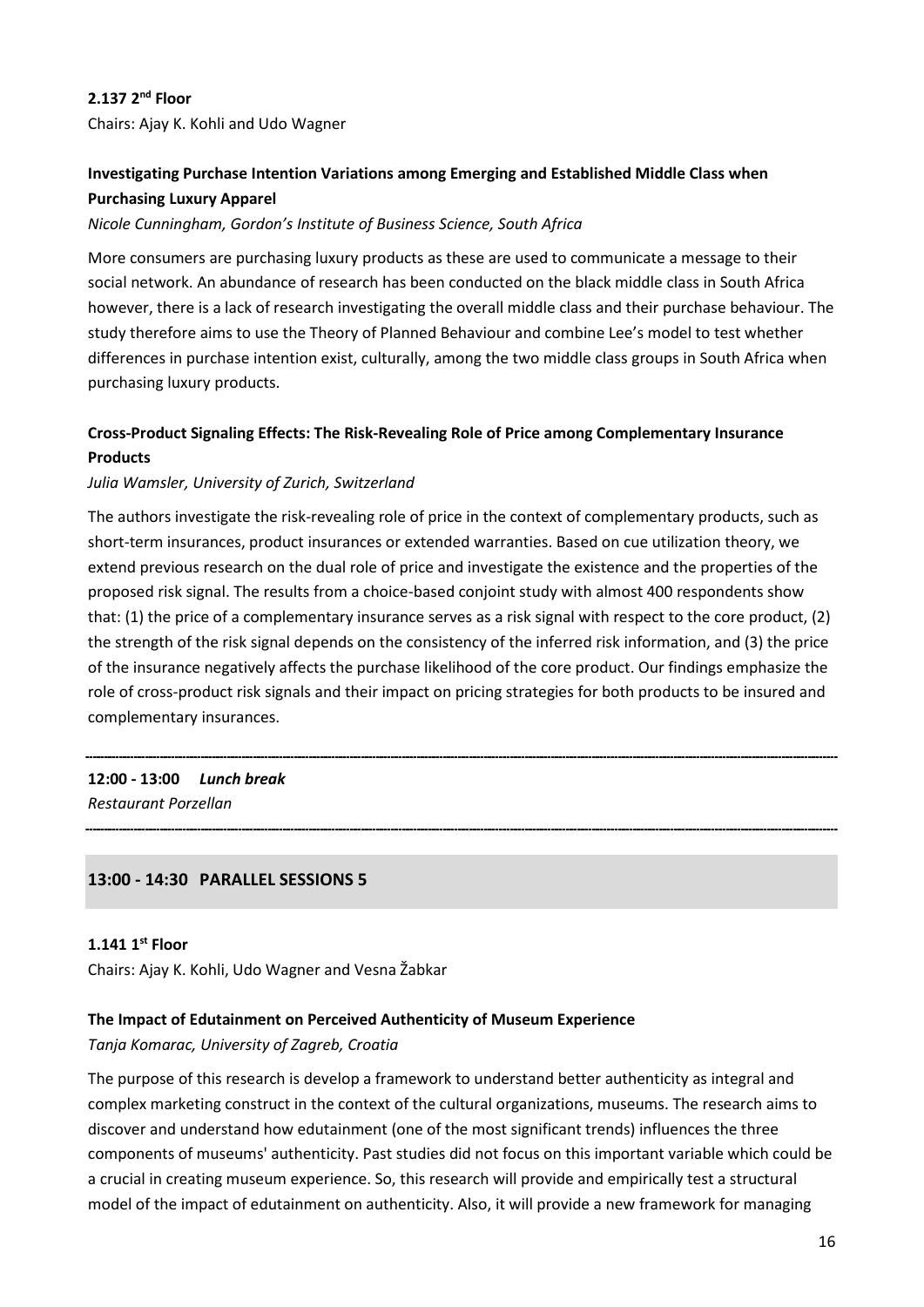customer perceptions of authenticity as the number one challenge for museums. The research will be divided into two parts, first the qualitative (pre-study) and then quantitative. The qualitative study will be carried out on the sample of museum professionals, and quantitative on the sample of museum visitors. The data will be analyzed with appropriate software programs.

### **Resistance, Indifference and Rejection in Innovation Adoption Research**

*Jan Andre Millemann, Saarland University, Germany*

Companies continuously make high investments in innovations and new technologies. Yet, in many cases, these high investments in new products fail to reach the ultimate goal of successful market introduction, as high innovation failure rates around 50% exemplify. However, even innovations that got adopted by a significant number of consumers in the first place might still fail in the long run if some consumers decide to reject them after first usage. Especially for service innovations, such discontinuous adoption represents a severe problem as the revenues are constantly generated by a continuous usage of the respective service. Thus, to investigate factors that inhibit the adoption and usage of innovations throughout the innovationdecision process, we apply a (balanced) panel over 4 waves (8 weeks; n=352) to gain insights into why consumers either reject service innovations from the beginning or after initial usage and late usage.

### **2.137 2nd Floor**

Chairs: Gerrit van Bruggen and Adamantios Diamantopoulos

### **Customer Orientation Scale Adaptation to Russian Market Specifics**

### *Olga Gulakova, National Research University, Russia*

Specifics of emerging markets raise many questions about the applicability of well-established approaches in marketing. Most of concepts and tools are widely used on the developed markets but haven't tested for suitability for emerging markets. In frame of this work, the complex scale adapted to the Russian market specifics was developed to evaluate the level of customer orientation. Due to the mixed quantitative and qualitative design of the empirical research, it was possible both to test the existing instruments and also to develop an adapted scale with new indicators. At the first stage of the empirical study a quantitative survey with representatives of 239 companies was conducted, at the second  $-62$  in-depth interviews. As a result the four factorial scale model consisting of 14 indicators was obtained. Drawing on in-depth interviews analysis, the scale was supplemented by the indicators expressing the specifics of customer orientation on the Russian market.

## **Impact of Social Media Engagement and Email Communication Exposure on Subscription Services Customer: The Moderating Role of Perceived Commoditization**

*Matej Kovač, University of Ljubljana, Slovenia*

For marketing practitioners in on-line subscription services, it is important to prioritize their trust and loyalty enhancement activities. We apply relationship marketing (RM) effectiveness model to explain vendor-customer relationships in on-line subscription services and focus on social media engagement and email communication exposure as relevant antecedents of trust and loyalty. The two antecedents refer to digital media and marketing tools that are so far not adequately represented in the RM literature. Additional contribution of the thesis is an inclusion of perceived commoditization as a moderator in trust enhancing relationships. When services face more intensive competition, guidelines on how to cope with increased commoditization of services are important. The research will include customer perceptions and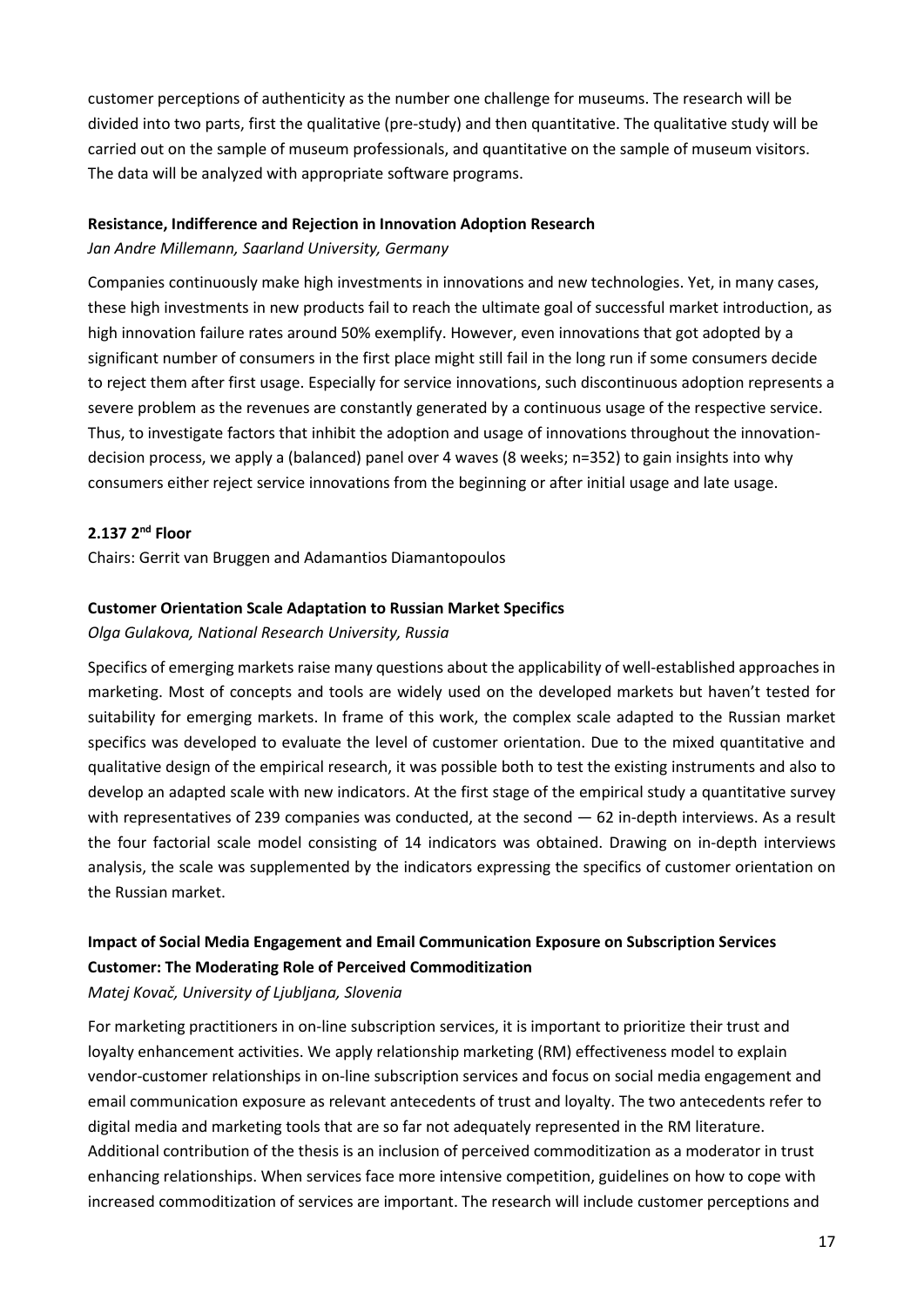behavior from three markets of on-line subscription service that differ in perceived level of commoditization for the same service. Variance model with trust as a focal mediator will be developed and hypothesized relationships tested by multigroup SEM.

**14:30 - 15:00 Coffee break** Room: 4.313, 4<sup>th</sup> Floor

### **15:00 - 16:00 PLENARY III**

Room: HS 15, 2<sup>nd</sup> Floor

**"Having Fun with Reviewers: Some Dos and many Don'ts"** 

*Adamantios Diamantopoulos*

### **16:00 FAREWELL AND REFRESHMENTS**

### **Room: 4.313, 4th Floor**

- Udo Wagner, University of Vienna
- Adamantios Diamantopoulos, University of Vienna